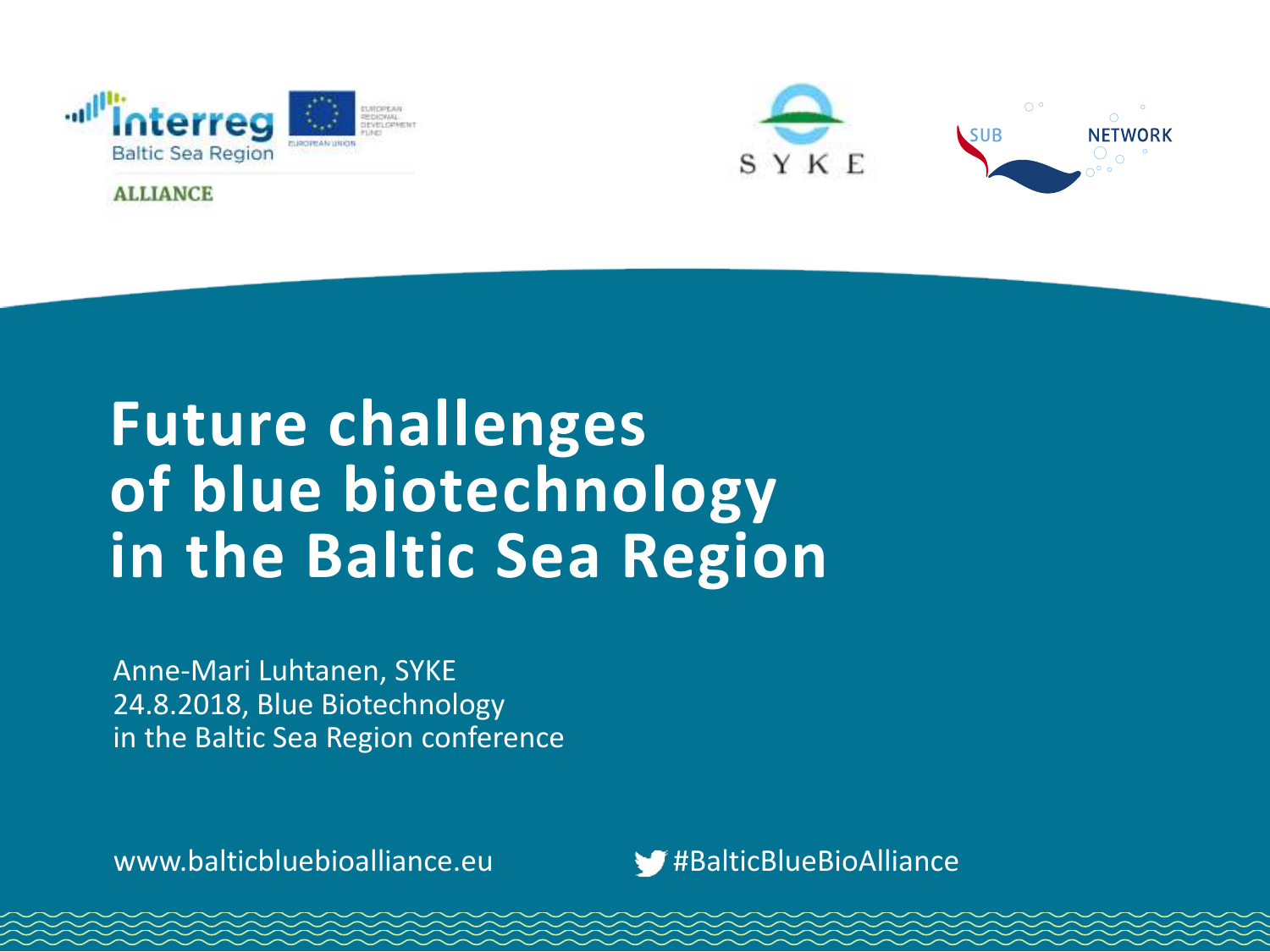One of the ALLIANCE project tasks is to give:

"Recommendations and guidelines for future actions needed by research institutes to enhance blue biotechnology development in the Baltic Sea Region"

For policy and decision makers, funding programmes, investors and research institutes



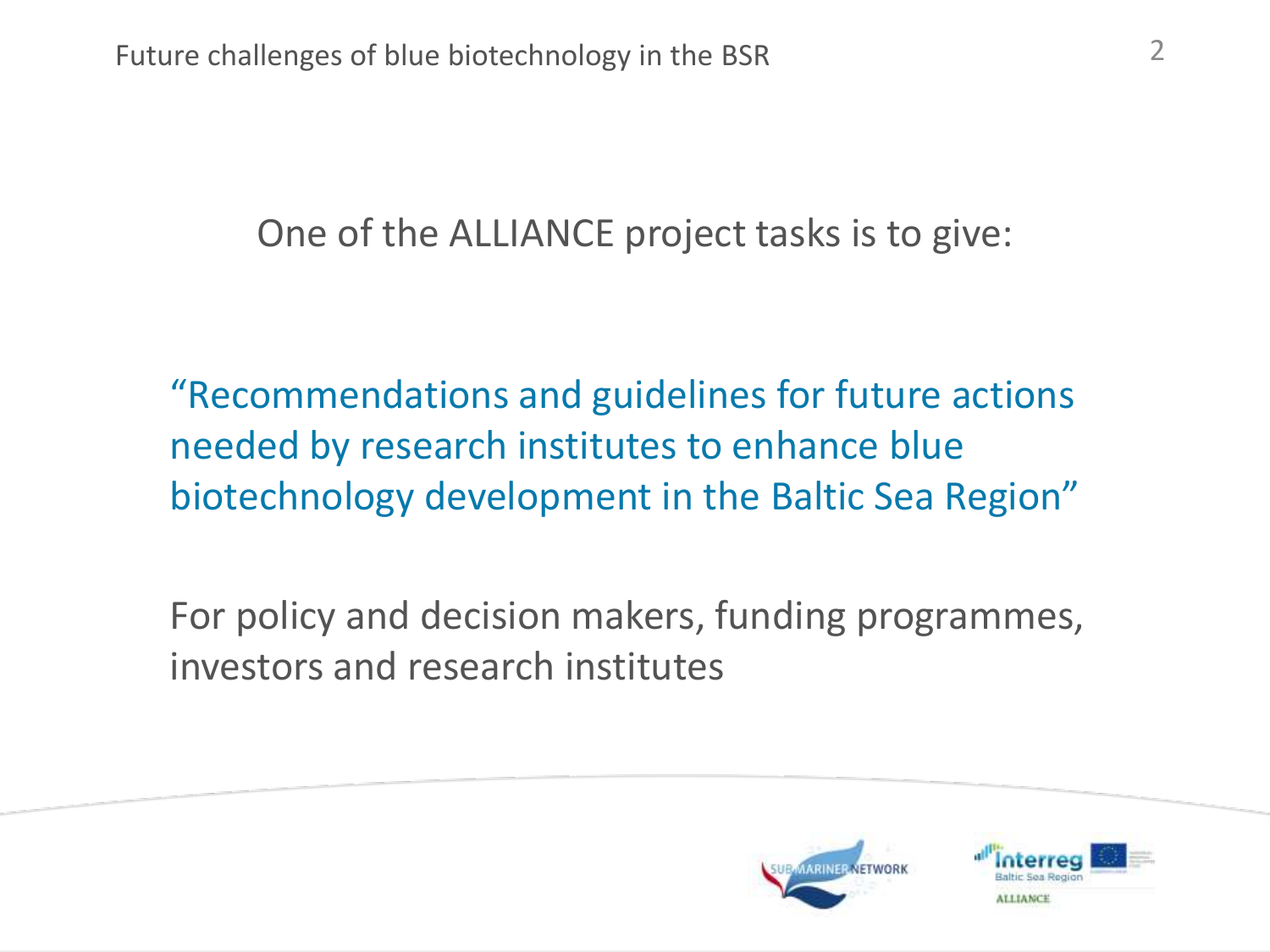*Report will be based on:*

- The experience gained from the Alliance mentoring program
- Overall mapping of institutions, research, facilities and biomaterial available in BSR
- Analysis of the future strategies of funding programmes and projects
- Interviews and surveys undertaken with blue biotechnology actors



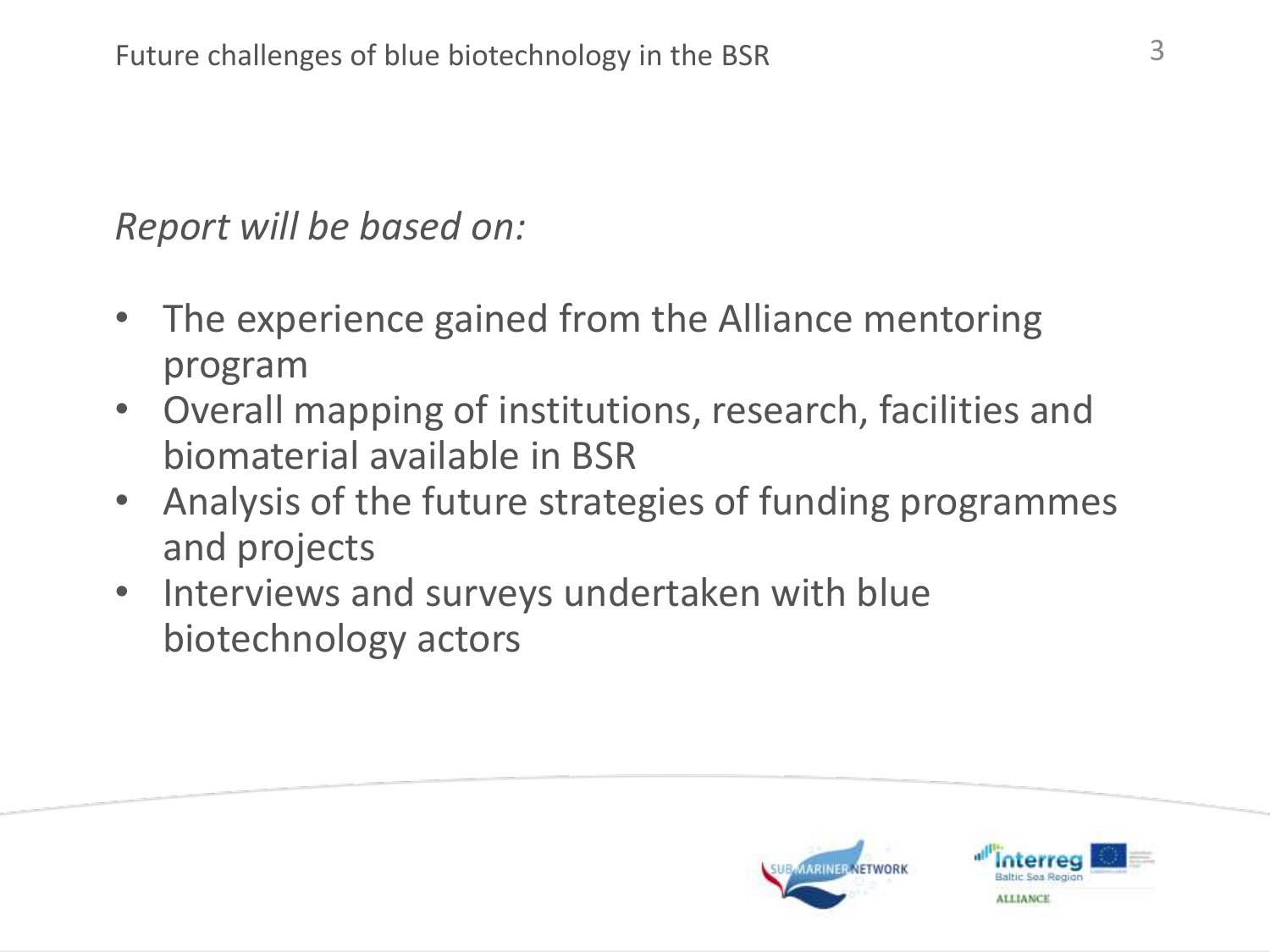## **Most prospective future research needs**

*Some preliminary results:*

- New food and feed products, especially from algae
- Cosmetics and nutritional supplements
- New pharmaceuticals and antibiotics
- Production of biocompatible materials
- New substances and enzymes for industrial processes
- Bioremediation, nutrient circulation
- Technologies for handling and processing biomass

| What are the most important present and future challenges that could be<br>solved by Blue biotechnology? |     |
|----------------------------------------------------------------------------------------------------------|-----|
| New food sources, food security and nutrition                                                            | 71% |
| More sustainable consumption and production<br>46%                                                       |     |
| Sustainable used of oceans, SEAS and marine resources<br>34%                                             |     |
| Sustainable and affordable energy sources<br>22%                                                         |     |
| Climate change and it's impacts<br>17%                                                                   |     |
| Employment and World economy<br>2%                                                                       |     |
| Other?<br>$0\%$                                                                                          |     |



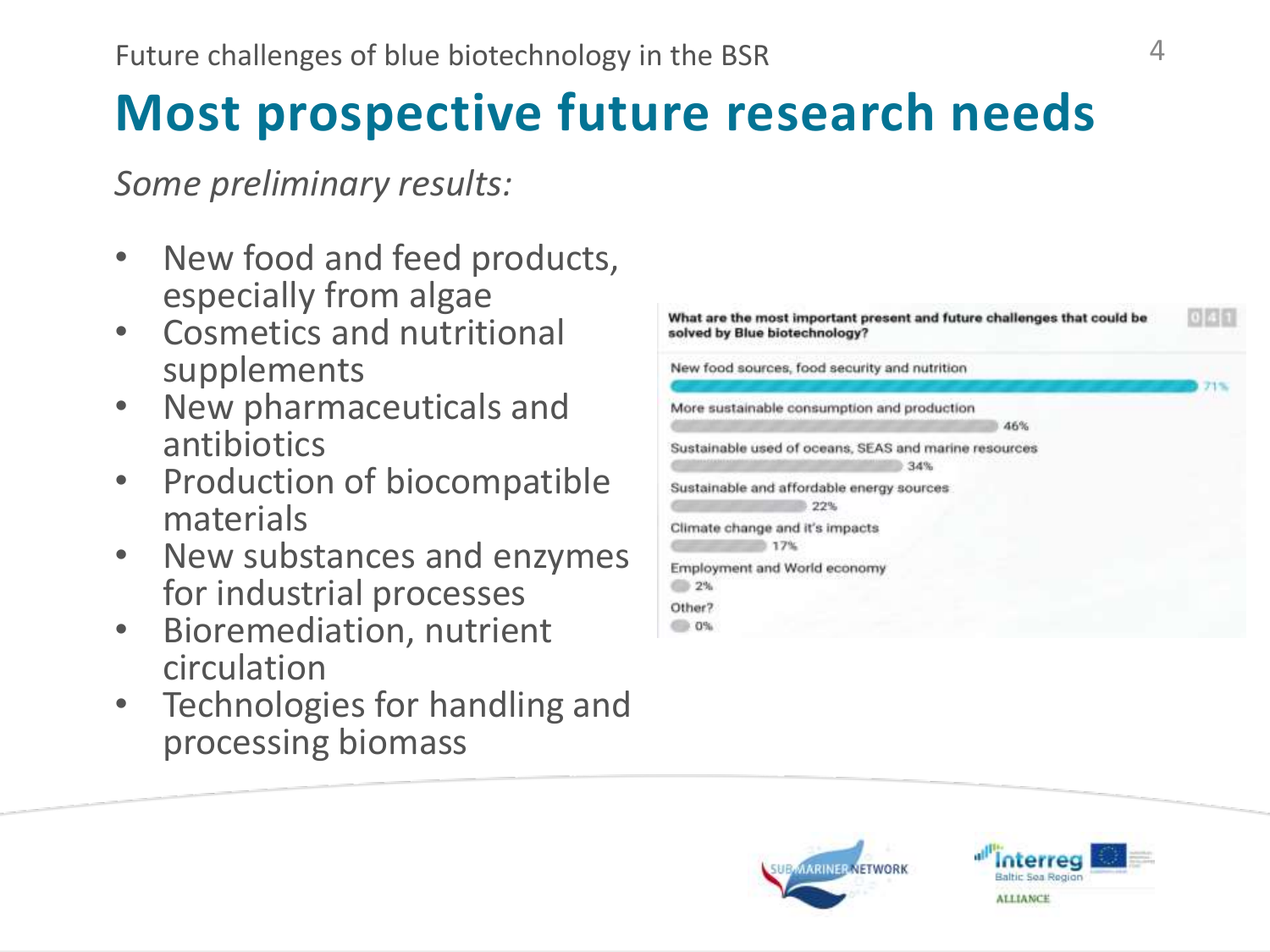### **Most prospective future research needs**

| Which blue biotechnology products could become highly profitable in your<br>opinion? | 0 2 8                                                                                      |
|--------------------------------------------------------------------------------------|--------------------------------------------------------------------------------------------|
| Cosmetics and healthcare                                                             | Animal Feed<br>21%<br>64%                                                                  |
| Food and nutritional supplements                                                     | Biofuels/renewable energy<br>18%<br>61%                                                    |
| Antibiotics and pharmaceuticals                                                      | New biocompatible materials                                                                |
| 46%                                                                                  | $11\%$                                                                                     |
| Special/valuable biocompounds (e.g. enzymes, bioplastics, fine chemicals)            | Exploitation of biomass for other purposes (e.g. fertilizer, building materials, textiles) |
| 39%                                                                                  | 0.11%                                                                                      |
| Animal Feed                                                                          | Biofilm treatment and antifouling                                                          |
| 21%                                                                                  | 11%                                                                                        |
| Biofuels/renewable energy                                                            | New substances and biological activities for industry                                      |
| 18%                                                                                  | 276                                                                                        |
| New biocompatible materials                                                          | Other?                                                                                     |
| 11%                                                                                  | <b>0%</b>                                                                                  |



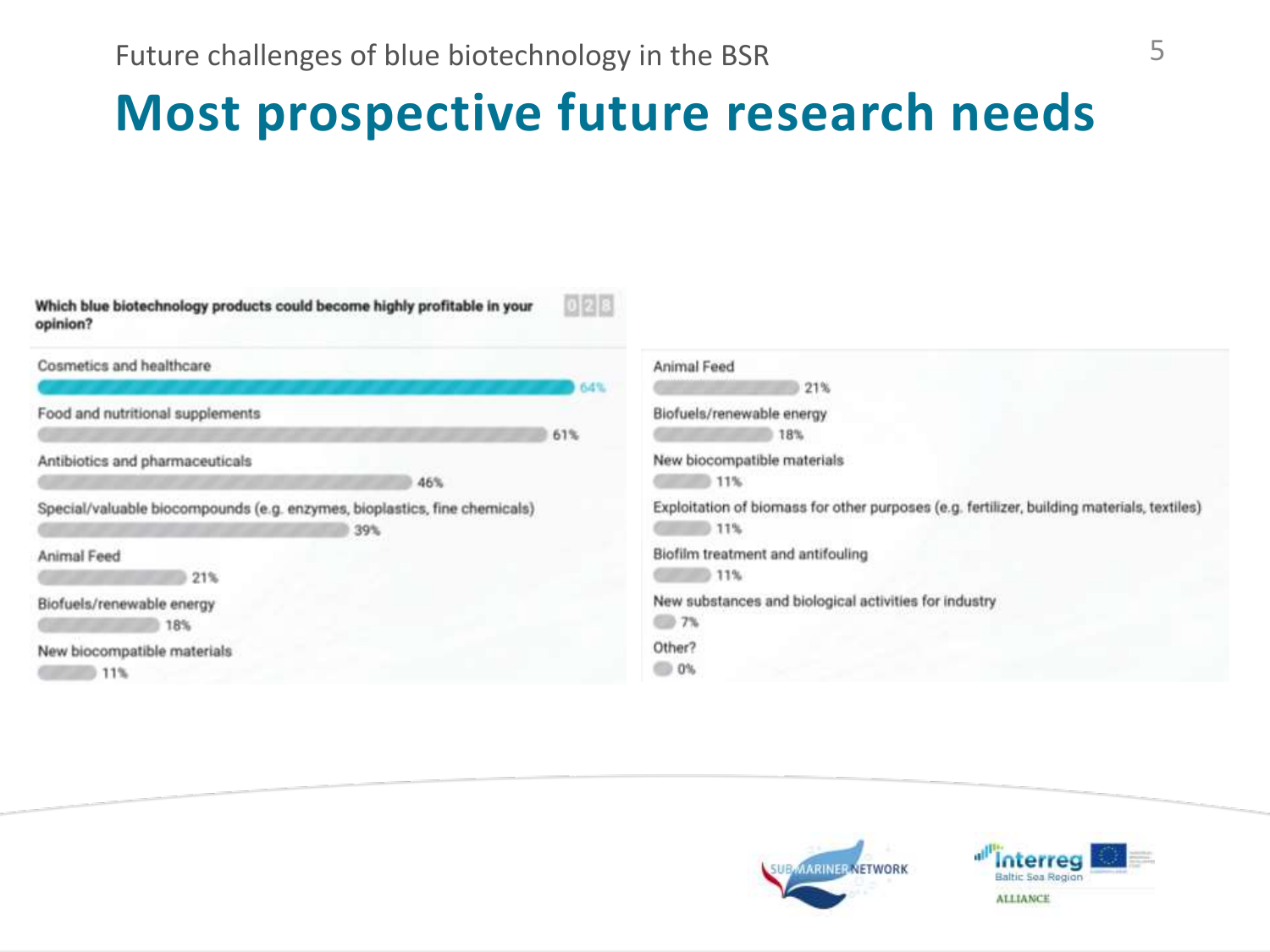## **Identified problems**

- Technical problems with cultivation, harvesting and processing biomass
- Where to find the biomass? (monitoring)
- Legislation and regulation issues
- Cooperation challenges between companies and research institutes
- Upscaling the processes
- Monitoring issues (what parameters and how)
- Finding right partners
- Business skills

| To achieve those goals, what do you think the gaps or bottlenecks are? | 133933 |
|------------------------------------------------------------------------|--------|
| Access to scientific techniques or services                            |        |
|                                                                        | 46%    |
| Funding                                                                |        |
|                                                                        | 46%    |
| International, national or regional regulation issues                  |        |
| 39%                                                                    |        |
| <b>Business Development Support</b>                                    |        |
| 25%                                                                    |        |
| Consumer awareness                                                     |        |
| 21%                                                                    |        |
| Finding partners for collaboration<br>18%                              |        |
| Inappropriate political focus or strategy<br>18%                       |        |
| Consumer awareness<br>21%                                              |        |
| Finding partners for collaboration<br>18%                              |        |
| Inappropriate political focus or strategy<br>18%                       |        |
| Access to biomaterials                                                 |        |
| <b>14%</b>                                                             |        |
| Training and education<br>14%                                          |        |
| Marketing                                                              |        |
| 11%                                                                    |        |
| Other?                                                                 |        |
| 11%                                                                    |        |



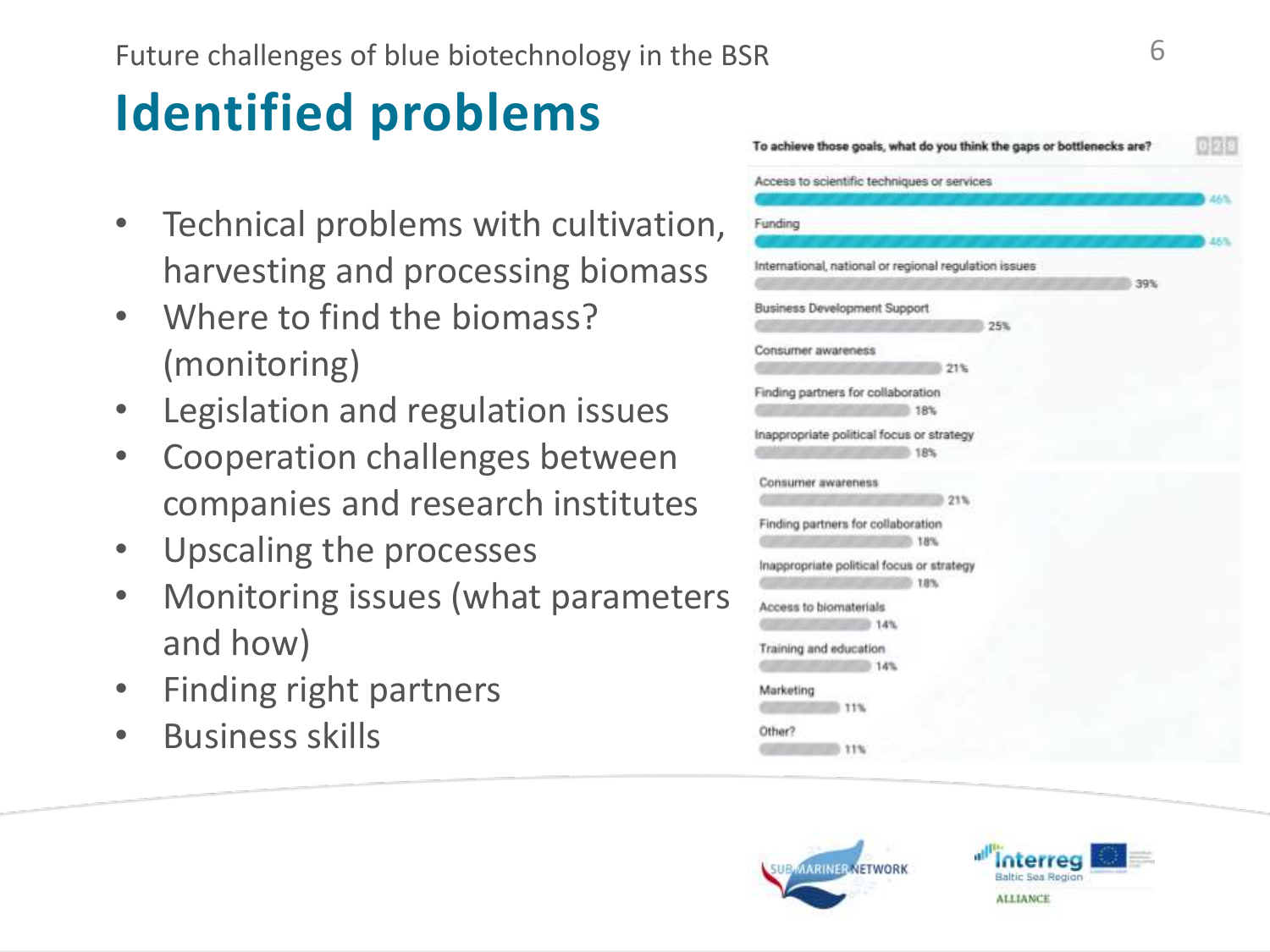## **Preliminary recommendations**

- Access to marine bioresources has to be ensured (legislation, technical)
- Sustainable use of organisms should be paid attention to
- Transnational cross-sectoral cooperation needs to be enforced and mechanisms developed further
- More education is needed for the sector

*The final report will be published by February 2019*

- will be available online in Alliance web-pages
- and in printed version